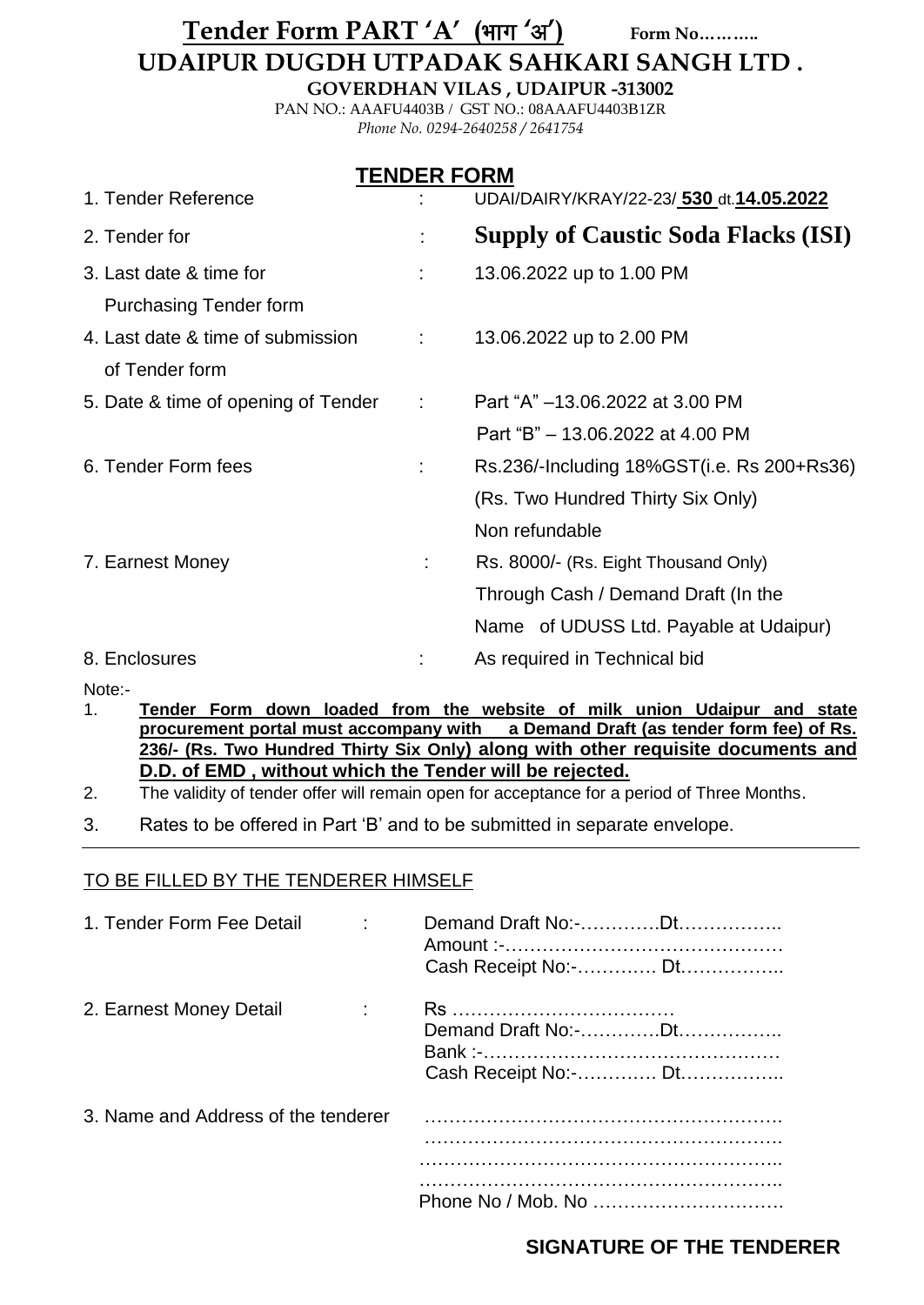### **UDAIPUR DUGDH UTPADAK SAHKARI SANGH LTD . UDAIPUR GOVERDHAN VILAS , UDAIPUR -313002**

PAN NO.: AAAFU4403B / GST NO.: 08AAAFU4403B1ZR *Phone No. 0294-2640258 / 2641754*

## Tender Form PART 'A' (भाग 'अ')

**(For Technical Information / Qualifying for Financial Bid)**  $T = \text{C} \cap \text{S} \cup \text{C}$ 

|           | Tender for: Supply of Caustic Soda Flacks (ISI)                                                                                                                                                                                                                                               |  |          |
|-----------|-----------------------------------------------------------------------------------------------------------------------------------------------------------------------------------------------------------------------------------------------------------------------------------------------|--|----------|
|           | Name of Tenderer                                                                                                                                                                                                                                                                              |  |          |
|           | Capacity in which tender has been submitted (Attach valid documents)                                                                                                                                                                                                                          |  |          |
|           | 1. Individual (Name of Proprietor)                                                                                                                                                                                                                                                            |  |          |
|           | 2. Partnership Firm (Name of Partners)                                                                                                                                                                                                                                                        |  |          |
|           | 3. Company Ltd. (Name of Directors)                                                                                                                                                                                                                                                           |  |          |
| 4. Others |                                                                                                                                                                                                                                                                                               |  |          |
|           | (a)Local / Present Address                                                                                                                                                                                                                                                                    |  |          |
|           |                                                                                                                                                                                                                                                                                               |  |          |
|           | (b) Permanent Address                                                                                                                                                                                                                                                                         |  |          |
|           |                                                                                                                                                                                                                                                                                               |  |          |
|           |                                                                                                                                                                                                                                                                                               |  |          |
| 5.        | Land Line No. / Fax No                                                                                                                                                                                                                                                                        |  |          |
| 6.        | email address                                                                                                                                                                                                                                                                                 |  |          |
| 7.        | Mobile No.                                                                                                                                                                                                                                                                                    |  |          |
| 8.        | PAN No. (Permanent A/C No.)                                                                                                                                                                                                                                                                   |  |          |
| 9.        |                                                                                                                                                                                                                                                                                               |  |          |
| 10.       | I.T. Return/Clearance Certificate                                                                                                                                                                                                                                                             |  |          |
| 11.       | <b>Experience Attach</b>                                                                                                                                                                                                                                                                      |  |          |
|           | Purchase Orders / Enough Proof                                                                                                                                                                                                                                                                |  |          |
| (A)       | In Dairy Industry                                                                                                                                                                                                                                                                             |  |          |
| (B)       | Other than Dairy Industry                                                                                                                                                                                                                                                                     |  |          |
| 12.       | Presently in Tendered item Business                                                                                                                                                                                                                                                           |  | Yes / No |
| 13.       | Whether black listed in Udaipur Dairy                                                                                                                                                                                                                                                         |  | Yes / No |
|           | $\frac{1}{2}$ and $\frac{1}{2}$ and $\frac{1}{2}$ and $\frac{1}{2}$ and $\frac{1}{2}$ and $\frac{1}{2}$ and $\frac{1}{2}$ and $\frac{1}{2}$ and $\frac{1}{2}$ and $\frac{1}{2}$ and $\frac{1}{2}$ and $\frac{1}{2}$ and $\frac{1}{2}$ and $\frac{1}{2}$ and $\frac{1}{2}$ and $\frac{1}{2}$ a |  |          |

14. Name of any first degree relative working In Udaipur dairy or a member of BOD,

if any. …………………………………………………………………………………………...........

15. We agree to abide by all the conditions mentioned in the tender notice Issued by the Managing Director, Udaipur Dugdh Utpadak Sahakari Sangh Ltd., Udaipur and also the other conditions of the aforesaid tender document given in the attached sheets (All the pages of which have been signed by us in token of our acceptance of the terms mentioned here.) No other condition (mentioned by supplier) is acceptable.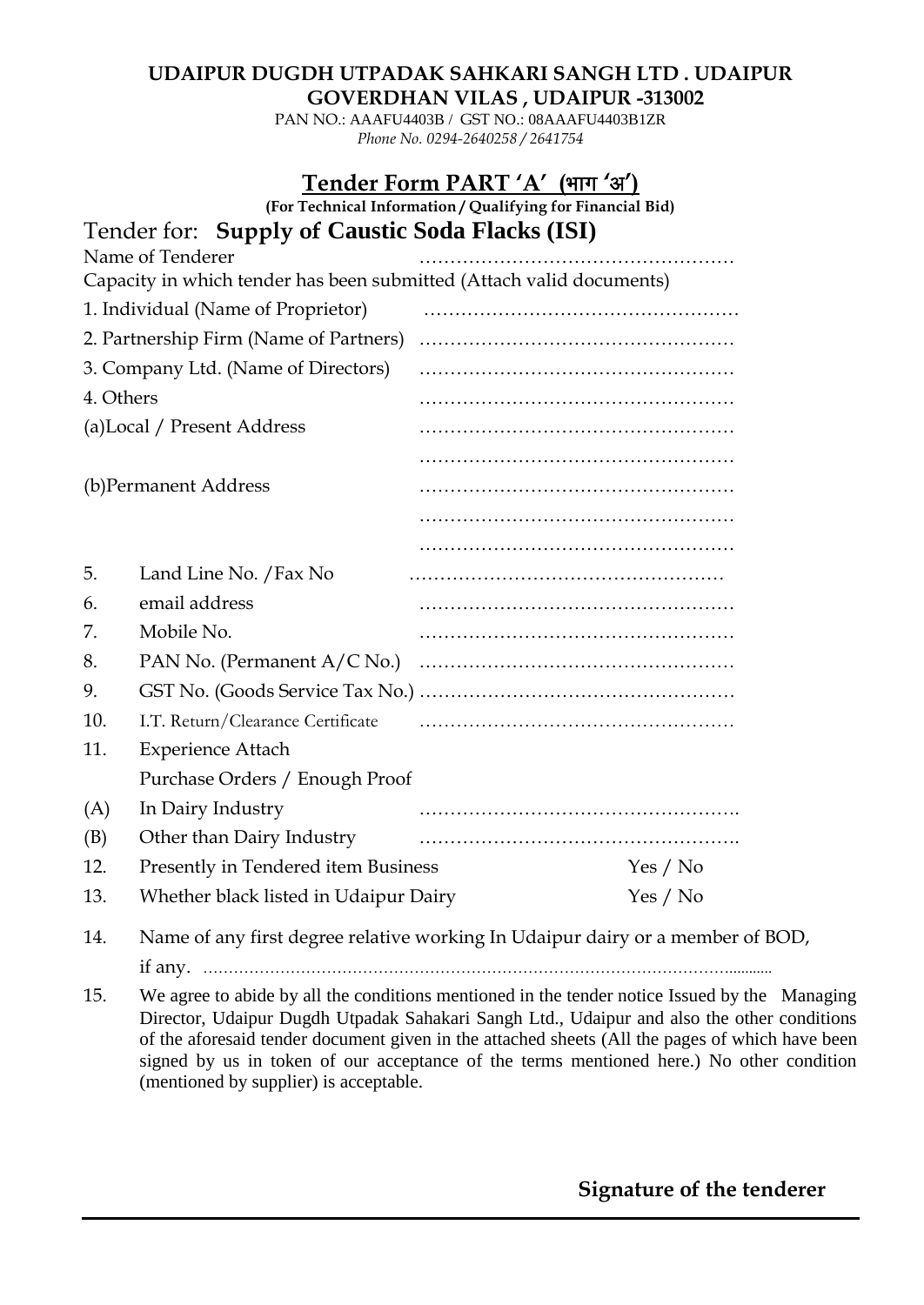# **UDAIPUR DUGDH UTPADAK SAHKARI SANGH LTD . GOVERDHAN VILAS , UDAIPUR -313002**

#### **GENERAL TERMS & CONDITIONS OF THE TENDER AND CONTRACT**

(Note: This is to be signed and enclosed with Part –"A" of the tender while submitting the pre qualification Bid)

- 1 Quotations must be enclosed in properly sealed envelopes. For this use separate envelope for Part- "A" (Technical/ Pre-Qualifications Bid including the General Terms & Conditions as well as all Annexure 1,2,3 & 4 required as per RTPP Act. All these documents / Papers should be Duly filled and Signed on each paper by Bidder ) and Part- "B" (Price Bid), seal them and write on the top of both envelops Name of Your Firm, Tendered Item Name, and related PART "A" or "B" as the case may be and do it carefully.
- 2. The rate/unit must not under any circumstances be altered and the rates must be entered in words as well as in figures. If there is any discrepancy in both, the rates in words will be final. The rates / unit should be quoted . The contract period can be extended if mutually agreed to.
- 3. Tenders should be given by manufacturers or those firm's/dealers who are either registered /approved dealers for these materials or by those who are dealing actually in the job for which tender is being given.
- 4. The approved supplier shall be deemed to have carefully examined the conditions, specifications, size, make and drawings etc. of the goods to be supplied. If he shall have any doubt as to the meaning of any portion of these conditions or of the specifications, drawings etc. he shall before signing the contract, refer to the Managing Director and get the clarifications.
- 5. The contractor shall not assign or sub-let his contract or any substantial part there of to any other Agency.
- 6. (a) The Managing Director or his nominee shall have all reasonable time access to the tenderer premises, and shall have the power at all reasonable time to inspect and examine the materials and workmanship of the goods. (b)The tenderer shall, invariably, furnish complete address of the premises of his office, godown and workshop where inspection can be made together with full name & address of the person who is to be contacted for the purpose. In case of those dealers who have newly entered into business; letter of introduction from their Bankers will be necessary.
- 7. In case the goods are not of the approved quality, make or size used for the job are supplied ,the same will be rejected on supplier cost .The rejected articles must be removed by the tenderer from the site within a week of the information of the rejection.
- 8. The tenderer shall be responsible for the proper packing so as to avoid any damage in the normal condition for the transport by sea, rail, road or air and delivery of the material in good condition to the consignee at destination. The supplier, if he so desires, may insure the valuable goods at his cost against loss by theft,destruction,riots or damage by fire,flood,under exposure to weathers or other conditions.

**SIGNATURE OF THE TENDERER Name of Tender: with stamp**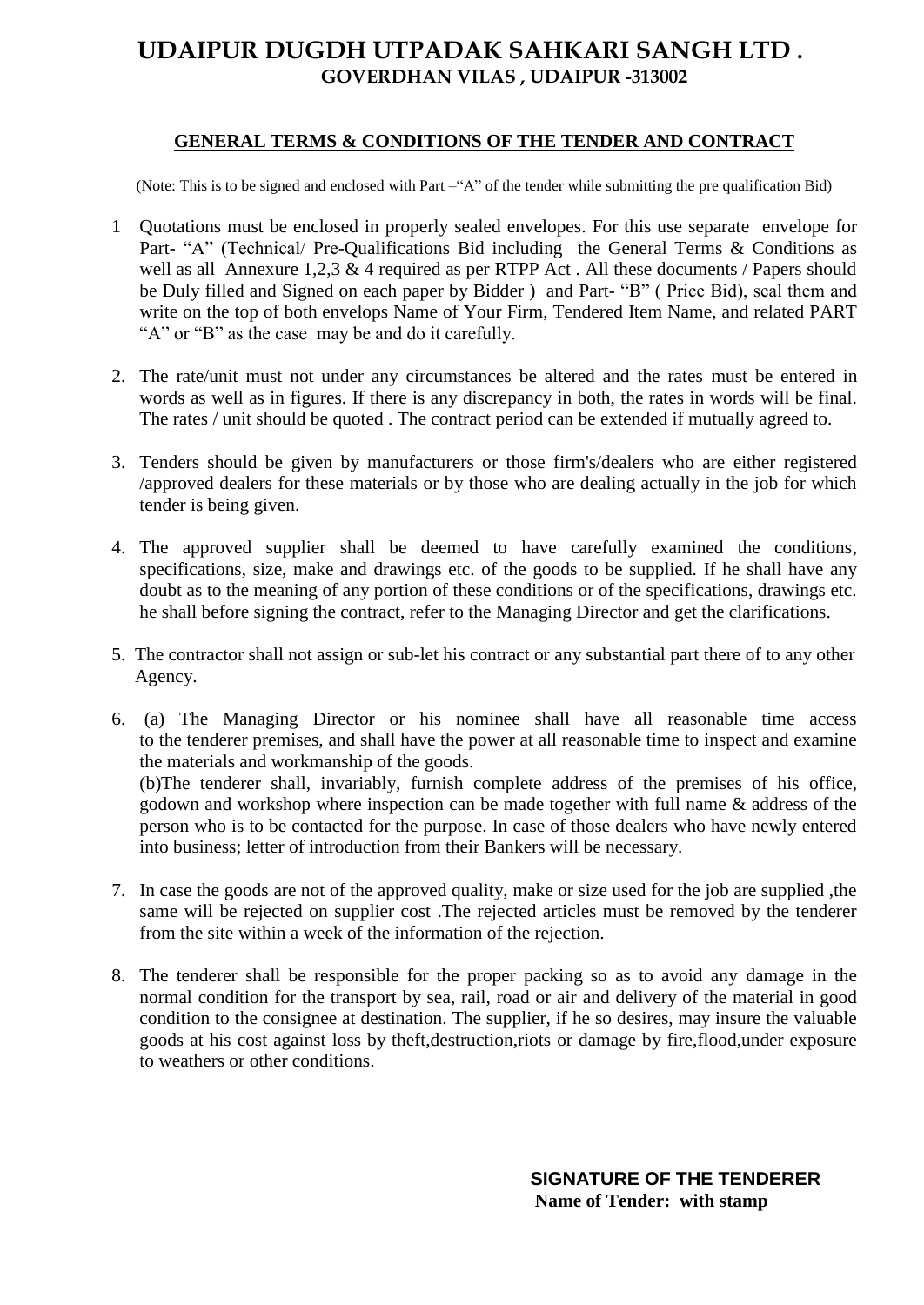- 9. No objection or alterations should be made in the tender. No overwriting should be done.
- 10. The tenderer should sign the tender form at each page in token of the acceptance of all the terms and conditions of the tender and agreement.
- 11. All rates quoted must be F.O.R.UDAIPUR DAIRY PLANT, UDAIPUR and Should include all expenses and GST .
- 12. Tender form must be accompanied by required Earnest Money as mentioned in Tender form Part "A" Without which Tender will not be considered. The amount should be deposited as Bank draft in favor of Managing Director, Udaipur Dugdh Utpadak Sahakari Sangh Ltd., Udaipur. This Earnest Money will be refunded to the Unsuccessful tenderer within three months of the final acceptance of the tender.
- 13. Remittance charge on movement made to the firm will be born by the Contractors.
- 14. If the approved suppliers fails either to work as per the prescribed specifications or to complete the job within specified period, the Managing Director shall be at Liberty to get supply/get work done either through retender or otherwise as Deemed fit looking to emergency state. The Managing Director may give seven days notice in writing to the approved supplier to make good the loss due to his Failure, neglect or contravention and should the contractor fail to comply with the Notice within seven days of the date of service there-of in such cases. If the Managing Director deems fit, it shall be lawful for him to retain the balance due to Contractor or to apply the amount of earnest money, deposited by the supplier, to Make good the losses sustained or excess cost incurred by the Dairy in arranging the supplies or completing the job through any other agency. Penal action, for the fault in quality / Delivery schedule, may also be taken as deemed fit, by the Managing Director.
- 15. Direct or indirect canvassing on the part of tenderer or their representative will disqualify their tenders.
- 16. The U.D.U.S.S. Ltd., Udaipur reserves the right to accept any tender not necessarily the lowest tender and reject any tender without assigning any reason there of order can be placed for the whole or part of the job to the tenderer at the absolute discretion of the Managing Director. The tender quantity and period of 1 year is tentative and it may increase & decrease at absolute discretion of Managing Director Milk Union Udaipur.
- 17. Payment shall be made with in one month from the date of receipt of material, with Bill in satisfactory condition at Udaipur Dairy Plant.
- 18. All legal proceedings, if necessary arises, to be instituted by any of the parties, dairy plant or Supplier shall have Udaipur jurisdiction.

**SIGNATURE OF THE TENDERER Name of Tender: with stamp**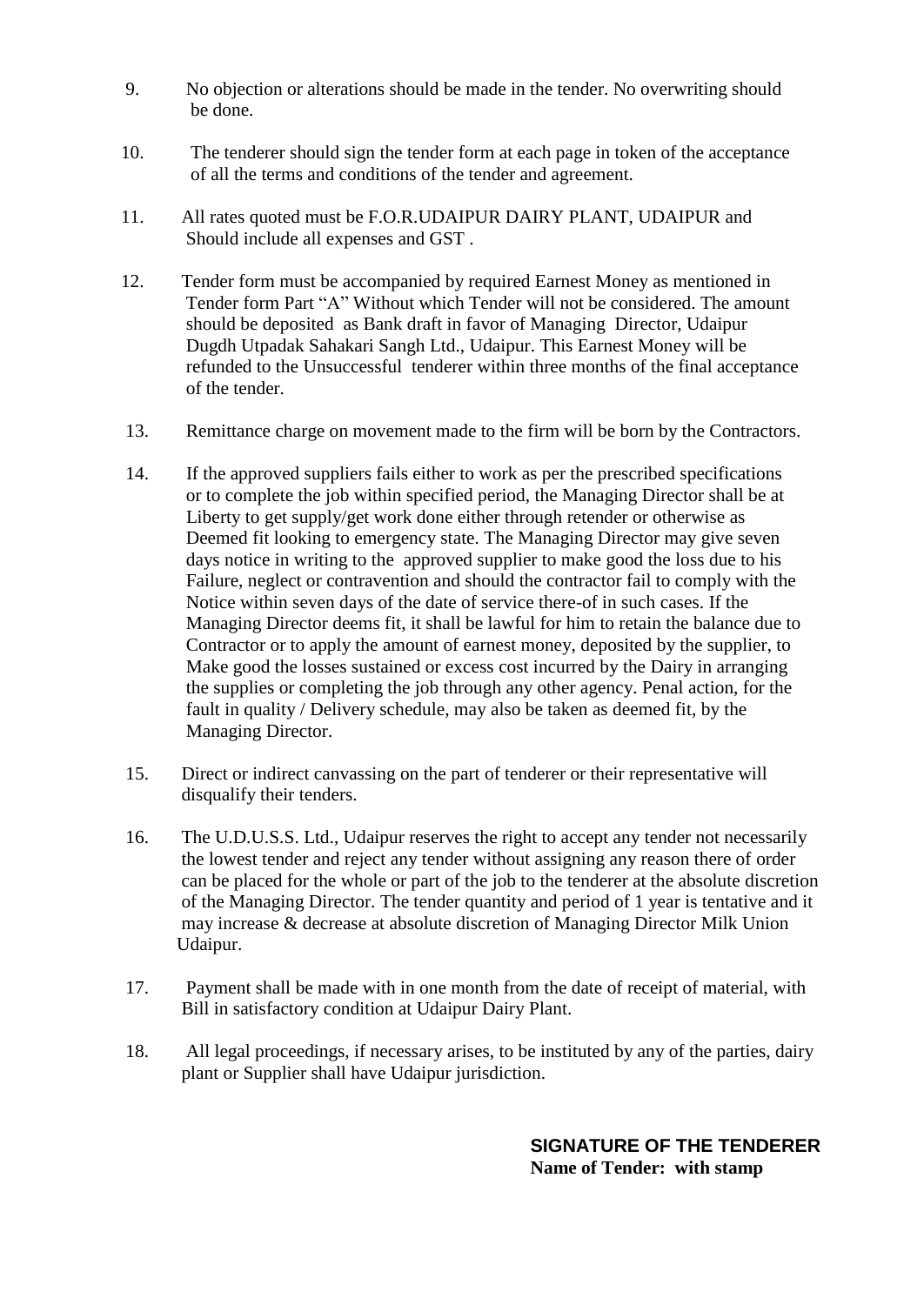- 19 The material is to be supplied immediately (within 15 days) after receipt of Purchase Order. In case the supplier fails to deliver the material in time, the EMD / security deposit will be forfeited and the tender will be terminated.
- 20 All risks / insurance for the safety of our machines, tools, tackles, labor etc. should be covered by the contractor only. For any loss / damages of our equipment the contractor shall be solely responsible.
- 21. No Railway receipt will be accepted and material will not be received by V.P.P.
- 22. U.DU.S.S. LTD., have the right to split the tender between one/more parties. Also the Right to accept or reject any tender in part or full rest with Managing Director, U.D.U.S.S. Ltd., Udaipur.
- 23. Terms & conditions other than this document shall not accepted.
- 24. This is one time supply . Purchase Order will be placed as per our Milk Union requirement.

**SIGNATURE OF THE TENDERER Name of Tender: with stamp**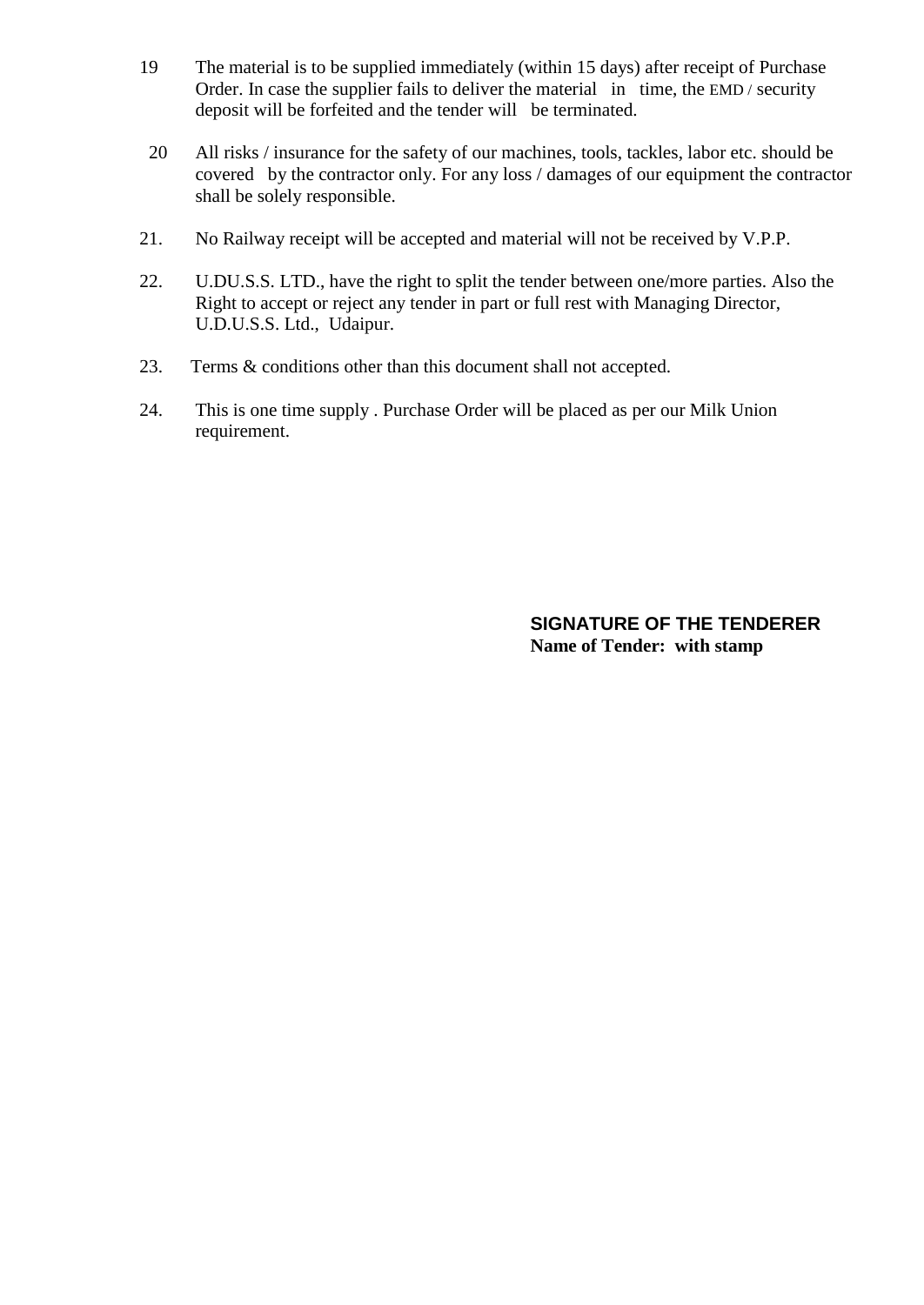## **UDAIPUR DUGDH UTPADAK SAHKARI SANGH LTD .**

#### **GOVERDHAN VILAS , UDAIPUR -313002**

GST NO.: 08AAAFU4403B1ZR / PAN NO. AAAFU4403B *Phone No. 0294-2640258 / 2641754*

### **Annexure 1: Compliance with the code of Integrity and No. Conflict of Interest**

Any person participating in a procurement process shall-

- a. not offer any bribe, reward or gift of any material benefit either directly or indirectly in exchange for an unfair advantage in procurement process or to otherwise influence the procurement process;
- b. not misrepresent or omit that misleads or attempts to mislead so as to obtain a financial or other benefit or avoid an obligation;
- c. not indulge in any collusion, Bid rigging or anti-competitive behavior to impair the transparency, fairness and progress of the procurement process;
- d. not misuse any information shared between the procuring Entity and the Bidders with an intent to gain unfair advantage in the procurement process;
- e. not indulge in any coercion including impairing or harming or threatening to do the same, directly or indirectly, to and party or to its property to influence the procurement process;
- f. not obstruct any investigation or audit of a procurement process;
- g. disclose conflict of interest, if any; and
- h. disclose any previous transgressions with any Entity in India or any other country during the last three years or any debarment by any other procuring entity.

### **Conflict of Interest:-**

The Bidder participating in a bidding process must not have a Conflict of Interest.

- A Conflict of Interest is, considered to be a situation in which a party has interests that could improperly influence that party's performance of official duties or responsibilities, contractual obligations, or compliance with applicable laws and regulations.
- 1. A Bidder may be considered to be in Conflict of interest with one or more parties in a bidding process if, including but not limited to:
- a. have controlling partners/ shareholders in common; or
- b. receive or have received any direct or indirect subsidy from any of them; or
- c. have the same legal representative for purposes of the Bid; or
- d. have a relationship with each other, directly or through common third parties, that puts them in a position to have access to information about or influence on the Bid of another Bidder, or influence the decisions of the Procuring Entity regarding the bidding process; or
- e. the Bidder participates in more than one Bid in a bidding process, participation by a Bidder in more than one Bid will result in the disqualification of all Bids in which the Bidder is involved. However, this does not limit the inclusion of the same Subcontractor, not otherwise participating as a Bidder, in more than one Bid; or
- f. The Bidder or any. of its affiliates participated as a consultant in the preparation of the design or technical specifications of the Goods, Works or Services that are the subject of the Bid: or
- g. Bidder or any of its affiliates has been hired (or is proposed to be hired) by the Procuring Entity as engineer-in-charge/ consultant for the contract.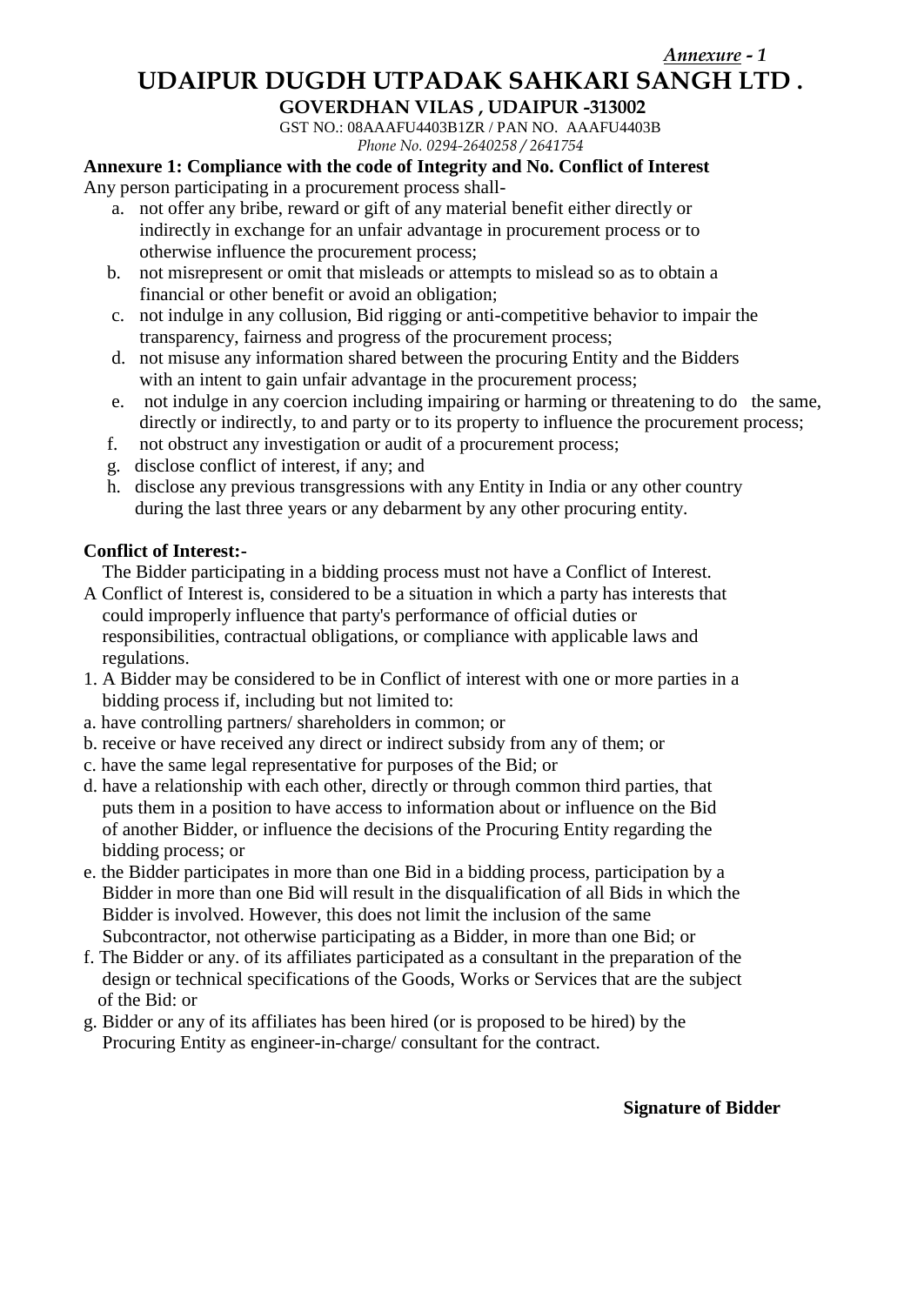### *Annexure - 2* **UDAIPUR DUGDH UTPADAK SAHKARI SANGH LTD .**

**GOVERDHAN VILAS , UDAIPUR -313002**

GST NO.: 08AAAFU4403B1ZR / PAN NO. AAAFU4403B *Phone No. 0294-2640258 / 2641754*

# **Annexure 2 : Declaration by the Bidder regarding Qualifications**

### **Declaration by the Bidder**

In relation to my / our Bid submitted to Managing Director , Udaipur Dugdh Utpadak Sahakari Sangh Limited , Goverdhan Vilas , Udaipur (Rajasthan ) for procurement of .......................... ……….in response to their Notice Inviting bid No………………Dated ……….. I /we hereby declare under Section 7 of Rajasthan Transparency in public Procurement Act, 2012, that:

- l. I/we Possess the necessary professional, technical, financial and managerial resources and competence required by the Bidding Document issued by the Procuring Entity.
- 2. I/we have fulfilled my/our obligation to pay such of the taxes payable to the Union and the State Government or any Local Authority as specified in the Bidding Document.
- 3. I/we are not insolvent, in receivership, bankrupt or being wound up, not have my/our affairs administered by a court or a judicial officer, not have my/our business activities Suspended and not the subject of legal proceedings for any of the foregoing reasons.
- 4. I/we do not have, and our directors and officers not have, been convicted of any criminal offence related to my/our professional conduct or the making of false statements or misrepresentations as to my/our qualifications to enter into a procurement contract within a period of three years preceding the, commencement of this procurement process, or not have been otherwise disqualified pursuant to debarment proceedings.
- 5. I/we do not have a conflict of interest as specified in the Act, Rules and the Bidding Document, which materially affects fair competition.

Date: Signature of Bidder Place: Name: Designation: Address: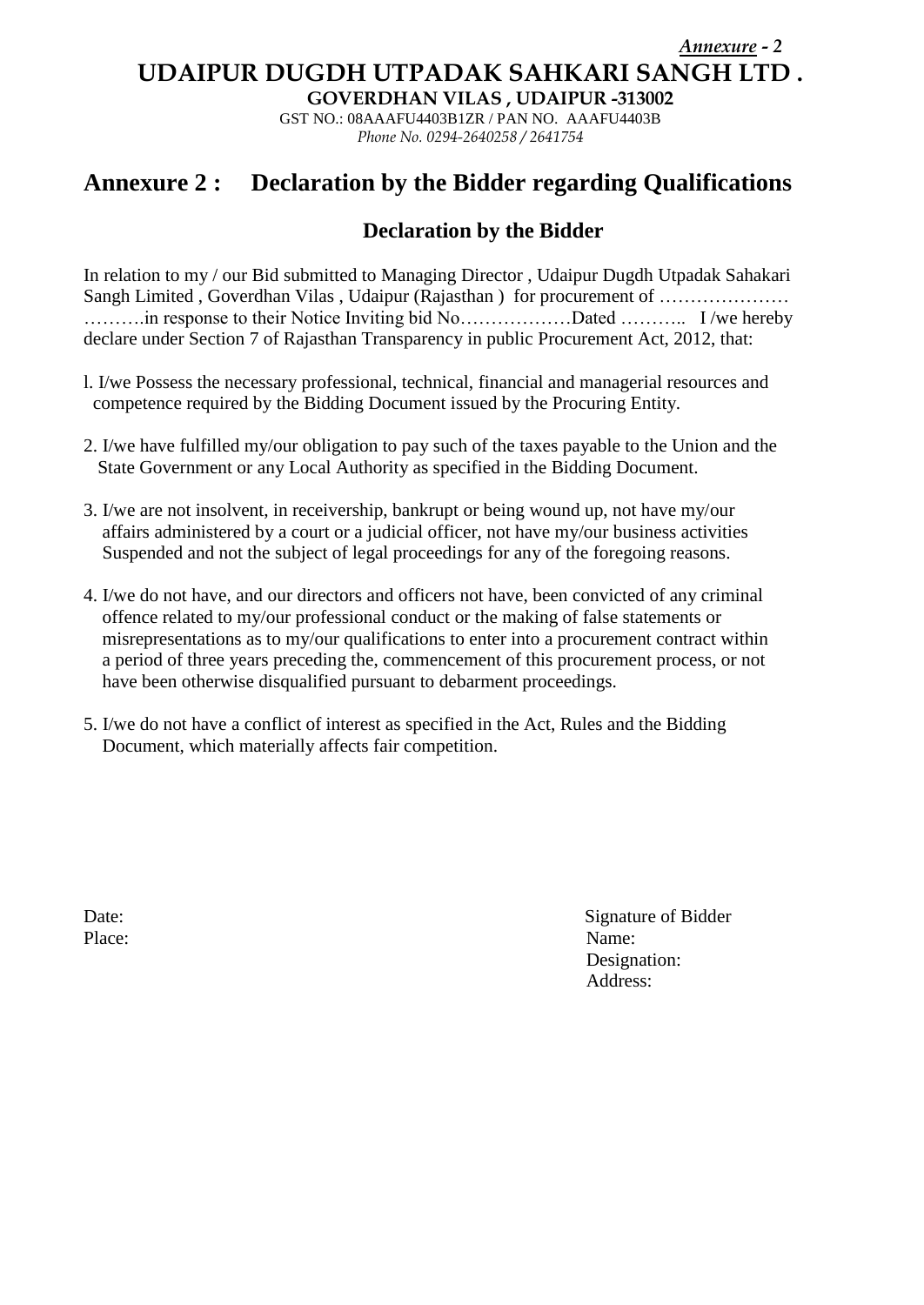*Annexure - 3*

# **UDAIPUR DUGDH UTPADAK SAHKARI SANGH LTD .**

**GOVERDHAN VILAS , UDAIPUR -313002**

GST NO.: 08AAAFU4403B1ZR / PAN NO. AAAFU4403B *Phone No. 0294-2640258 / 2641754*

# **Annexure 3 : Grievance Redressal during Procurement Process**

The designation and address of the First Appellate Authority is Chairman , Udaipur Dugdh Utpadak Sahakari Sangh Limited , Goverdhan Vilas, Udaipur (Rajasthan).

The designation and address of the Second Appellate Authority is Managing Director , Rajasthan Co-Operative Dairy Federation Ltd , Saras Sankul, J.L.N. Marg , Jaipur (Rajasthan) .

### (1) **Filing an appeal**

If any Bidder or prospective bidder is aggrieved that any decision, action or omission of the Procuring Entity is in contravention to the provisions of the Act or the Rules or the Guidelines issued there under, he may file an appeal to First Appellate Authority, as specified in the Bidding Document within a period of ten days from the date of such decision or action, omission, as the case may be, clearly giving the specific ground or grounds on which he feels aggrieved:

Provided that after the declaration of a Bidder as successful the appeal may be filed only by a Bidder who has participated in procurement proceedings:

Provided further that in case a Procuring Entity evaluates the Technical Bids before the opening of the Financial Bids, an appeal related to the matter of Financial Bids may be filed only by a Bidder whose Technical Bid is found to be acceptable,

- (2) The officer to whom an appeal is filed under para (l) shall deal with the appeal as expeditiously as possible and shall endeavour to dispose it of within thirty days from the date of the appeal.
- (3) If the officer designated under para (l) fails to dispose of the appeal filed within the period specified in para (2), or if the Bidder or prospective bidder or the procuring Entity is aggrieved by the order passed by the First Appellate Authority, the Bidder or prospective bidder or the Procuring Entity, as the case may be, may file a second appeal to Second Appellate Authority specified in the bidding document in this behalf within fifteen days from the expiry of the period specified in para (2) or of the date of receipt of the order passed by the First Appellate Authority, as the case may be.

#### (4) **Appeal not to lie in certain cases**

No appeal shall lie against any decision of the Procuring Entity relating to the following matters, namely:-

- (a) determination of need of procurement.
- (b) provisions limiting participation of bidders in the Bid process.
- (c) the decision of whether or not to enter into negotiations.
- (d) cancellation of a procurement process.
- (e) applicability of the provisions of confidentiality.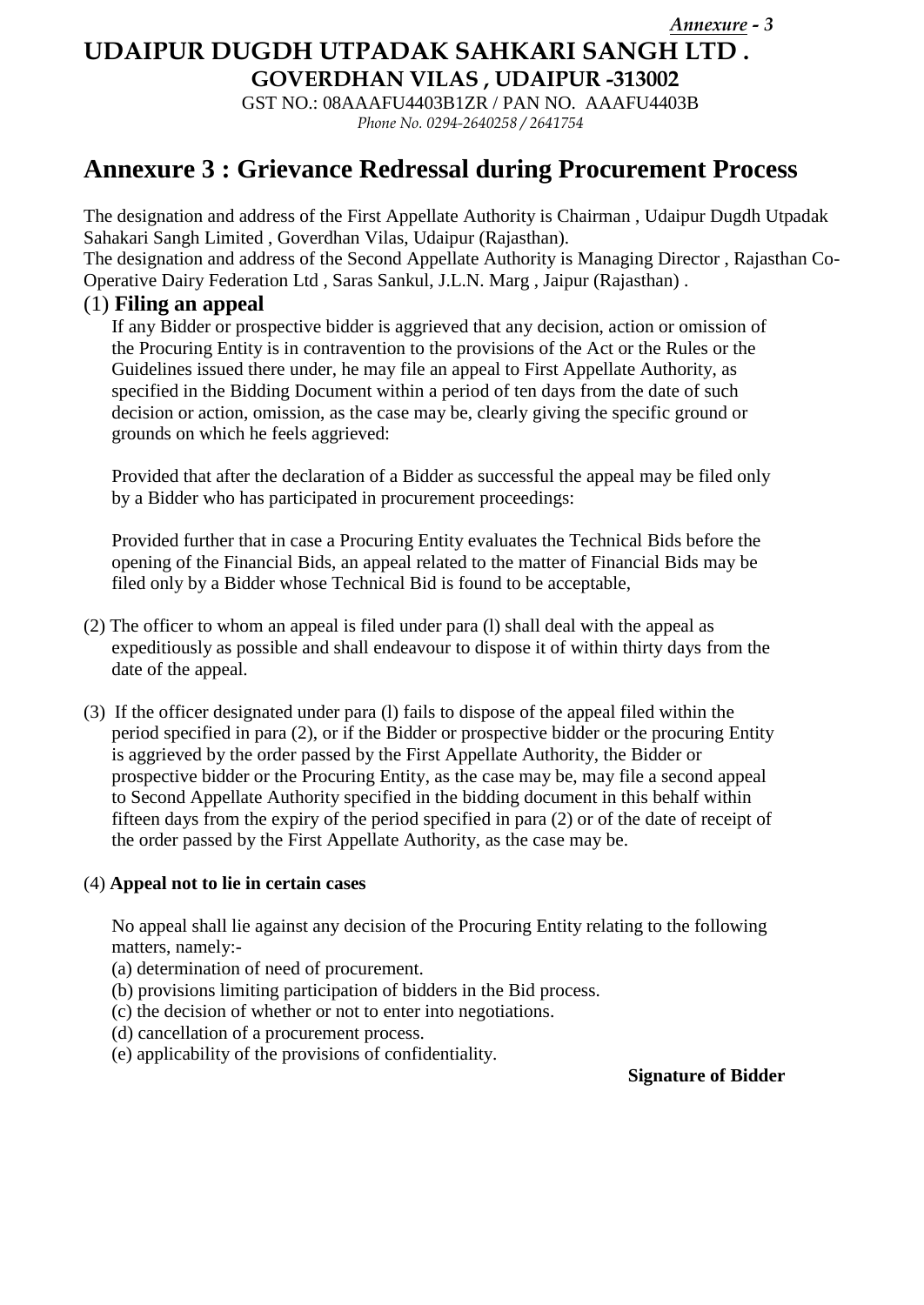# **UDAIPUR DUGDH UTPADAK SAHKARI SANGH LTD . GOVERDHAN VILAS , UDAIPUR -313002**

GST NO.: 08AAAFU4403B1ZR / PAN NO. AAAFU4403B *Phone No. 0294-2640258 / 2641754*

#### **(5) Form of Appeal**

- (a) An appeal under para (l) or (3) above shall be in the annexed Form along with as many copies as there are respondents in the appeal.
- (b) Every appeal shall be accompanied by an order appealed against, if any, affidavit verifying the facts stated in the appeal and proof of payment of fee.
- (c) Every appeal may be presented to First Appellate Authority or Second Appellate Authority, as the case may be, in person or through registered post or authorized representative.

### **(6) Fee for filing appeal** .

- (a) Fee for first appeal shall be rupees Two Thousand Five Hundred and for Second Appeal shall be rupees Ten Thousand, which shall be non-refundable.
- (b) The fee shall be paid in the form of bank Demand Draft or banker's Cheque of a Scheduled Bank in lndia payable in the name of Appellate Authority concerned.

### **(7) Procedure for disposal of appeal**

- (a) The First Appellate Authority or Second Appellate Authority, as the case may be, Up on filing of' appeal, shall issue notice accompanied by copy of appeal, affidavit and documents, if any, to the respondents and fix date of hearing.
- (b) On the date fixed for hearing, the First Appellate Authority or Second Appellate Authority, as the case may be, shall,-
	- (i) hear all the parties to appeal present before him; and
	- (ii) peruse or inspect documents, relevant records or copies thereof relating to the matter,
- (c) After hearing the parties, perusal or inspection of documents and relevant records or copies thereof relating to the matter, the Appellate Authority concerned shall pass an order in writing and provide the copy of order to the parties to appeal free of cost,
- (d) The order passed under sub-clause (c) above shall also be placed on the State Public Procurement Portal.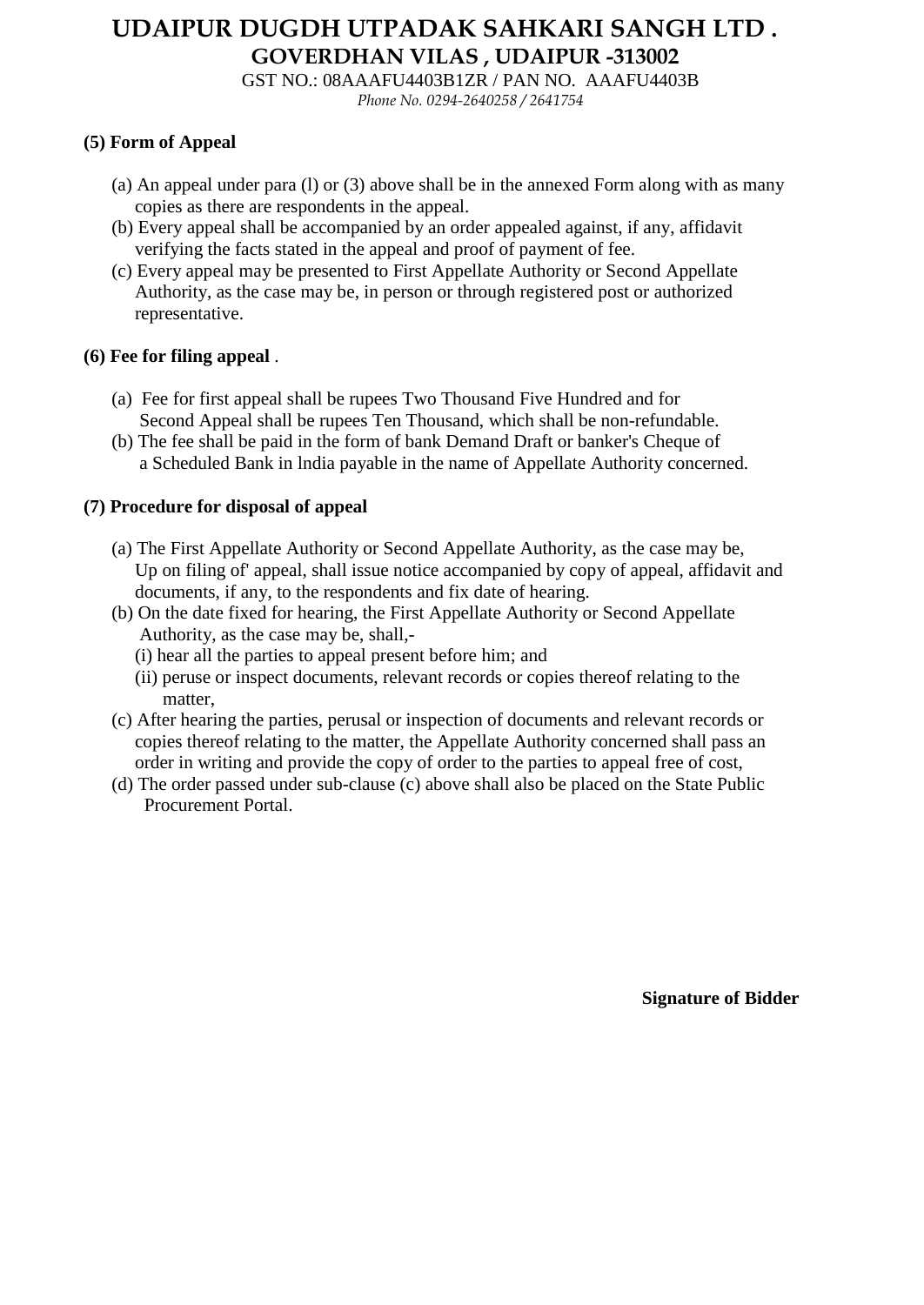# **UDAIPUR DUGDH UTPADAK SAHKARI SANGH LTD .**

**GOVERDHAN VILAS , UDAIPUR -313002**

GST NO.: 08AAAFU4403B1ZR / PAN NO. AAAFU4403B *Phone No. 0294-2640258 / 2641754*

> FORM No. l [See rule 83]

# **Memorandum of Appeal under the Rajasthan Transparency in Public Procurement Act, 2012**

 Appeal No.................................of………………............. Before the……................................... (First / Second Appellate Authority)

- 1. Particulars of appellant:
	- (i) Name of the appellant:
	- (ii) Official address, if any:
	- (iii) Residential address:
- 2. Name and address of the respondent(s):
	- (i)
	- $(ii)$
	- (iii)
- 3. Number and date of the order appealed against and name and designation of the officer / authority who passed the order (enclose copy), or a statement of a decision, action or omission of the Procuring Entity in contravention to the provisions of the Act by which the appellant is aggrieved.
- 4. If the Appellant proposes to he represented by a representative, the name and postal address of the representative.
- 5. Number of affidavits and documents enclosed with the appeal:

| <b>Appellant's Signature</b> |  |  |
|------------------------------|--|--|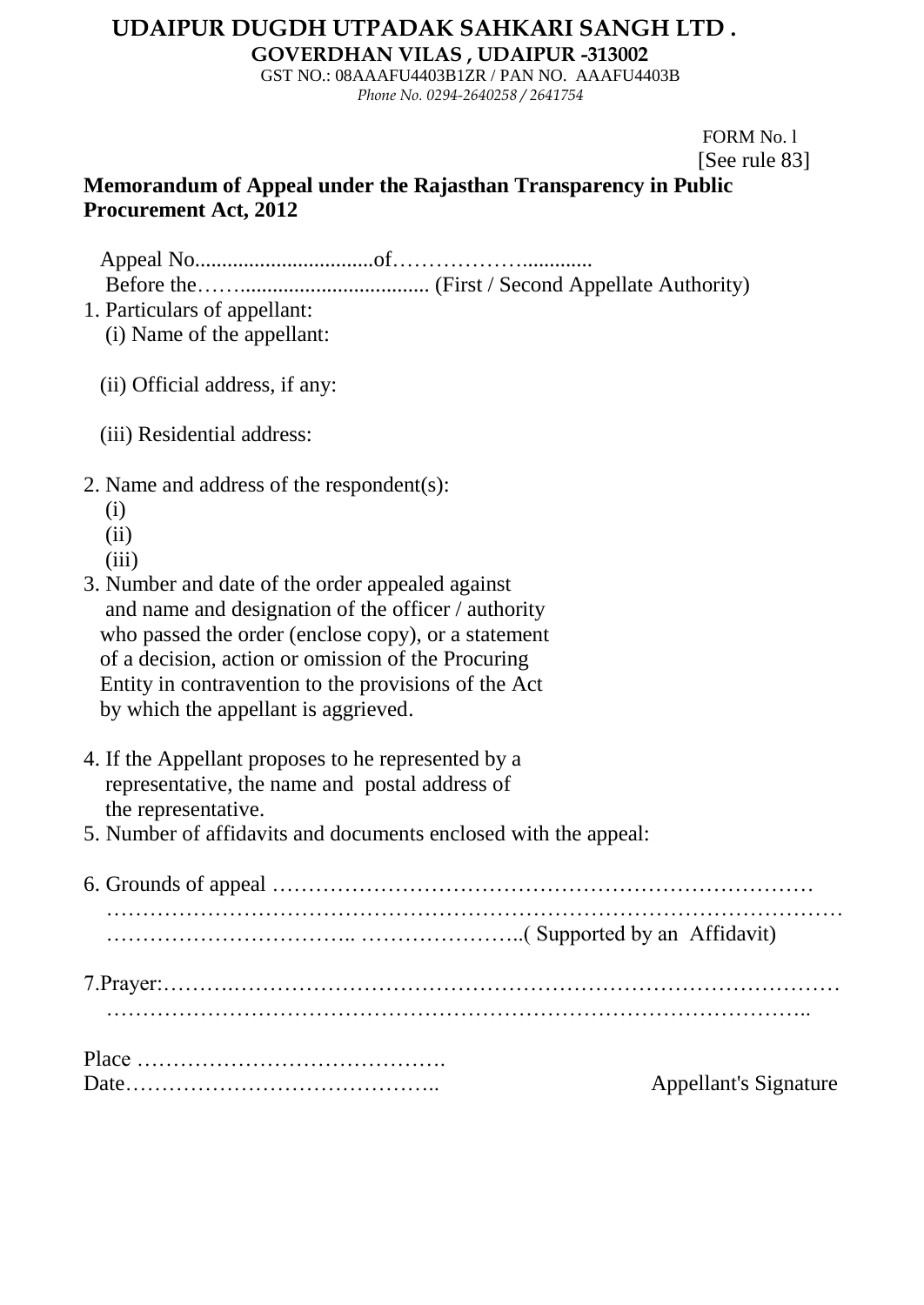## **UDAIPUR DUGDH UTPADAK SAHKARI SANGH LTD .**

**GOVERDHAN VILAS , UDAIPUR -313002**

 GST NO.: 08AAAFU4403B1ZR / PAN NO. AAAFU4403B *Phone No. 0294-2640258 / 2641754*

# **Annexure 4 : Additional Conditions of Contract**

### **1. Correction of arithmetical errors**

Provided that a Financial Bid is substantially responsive, the Procuring Entity will correct arithmetical errors during evaluation of Financial Bids on the following basis

- i if there is a discrepancy between the unit price and the total price that is obtained by multiplying the unit price and quantity, the unit price shall prevail and the total price shall be corrected, unless in the opinion of the Procuring Entity there is an obvious misplacement of the decimal point in the unit price, in which case the total price as quoted shall govern and the unit price shall be corrected.
- ii if there is an error in a total corresponding to the addition or subtraction of subtotals, the subtotals shall prevail and the total shall be corrected; and
- iii if there is a discrepancy between words and figures, the amount in words shall prevail, unless the amount expressed in words is related to an arithmetic error, in which case the amount in figures shall prevail subject to (i) and (ii) above. If the Bidder that submitted the lowest evaluated Bid does not accept the correction
- of

errors, its Bid shall be Disqualified and its Bid Security shall be forfeited or its Bid Securing Declaration shall be executed.

## **2. Procuring Entity's Right to Vary Quantities**

- (i) At the time of award of contract. the quantity of Goods, Works or Services originally specified in the Bidding Document may be increased or decreased by a specified percentage, but such increase or decrease shall not exceed twenty percent, of the quantity specified in the Bidding Document. It shall be without any change in the unit prices or other terms and conditions of the Bid and the conditions of contract.
- (ii) If the procuring Entity does not procure any subject matter of procurement or procures less than the quantity specified in the bidding document due to change in circumstances, the Bidder shall not be entitled for any claim or compensation except otherwise provided in the Conditions of Contract.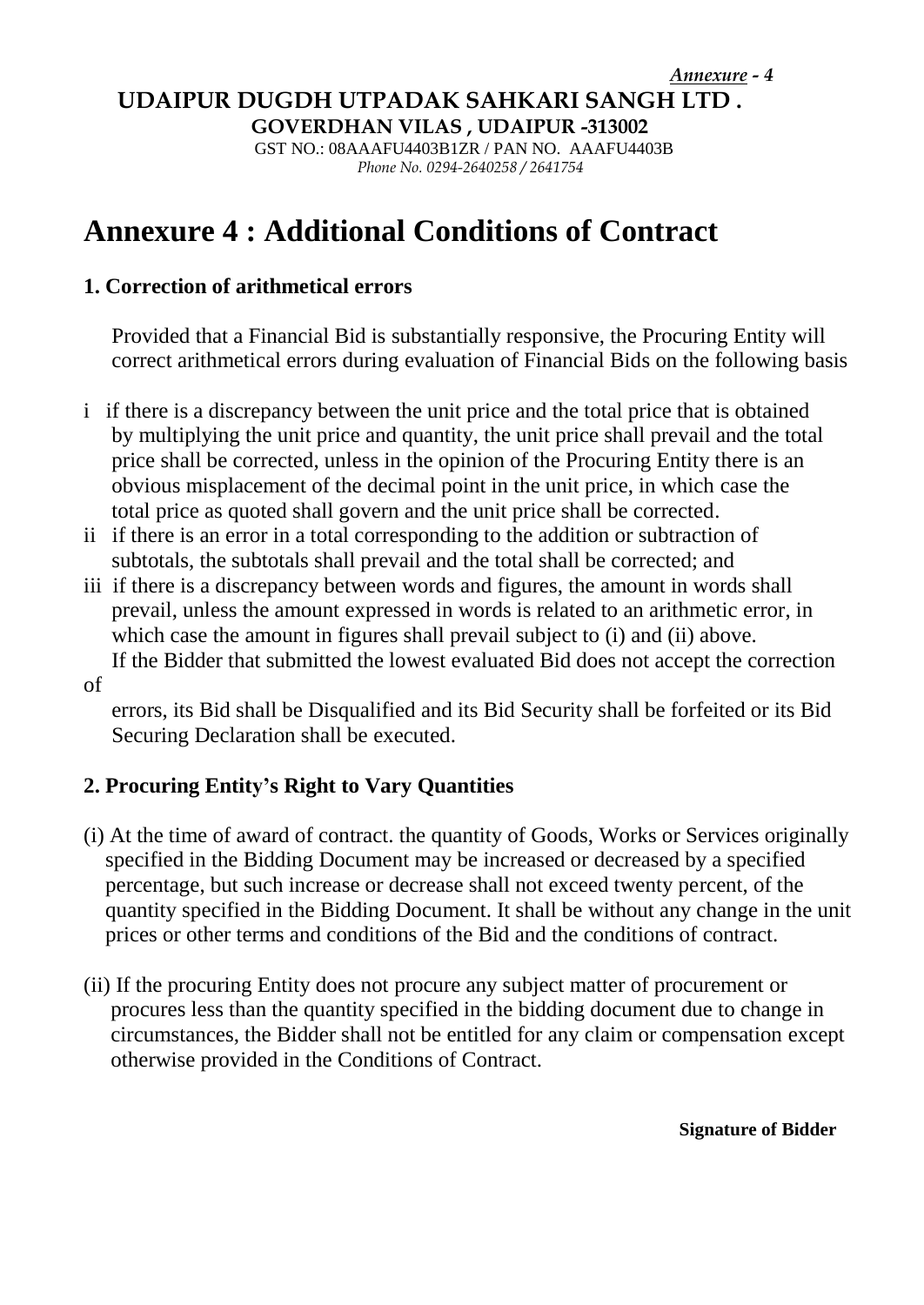# **UDAIPUR DUGDH UTPADAK SAHKARI SANGH LTD . GOVERDHAN VILAS , UDAIPUR -313002**

 GST NO.: 08AAAFU4403B1ZR / PAN NO. AAAFU4403B *Phone No. 0294-2640258 / 2641754*

(iii) In case of procurement of Goods or Services, additional quantity may be procured

 by placing a repeat order on the rates and conditions of the original order- However, the additional quantity shall not be more than 25% of the value of Goods of the original Contract and shall be within one month from the date of expiry of last supply. If the Supplier fails to do so, the Procuring Entity shall be free to arrange for the balance supply by limited Bidding or otherwise and the extra cost incurred shall be recovered from the Supplier.

### **3. Dividing quantities among more than one Bidder at the time of award (In case of procurement of Goods)**

As a general rule all the quantities of the subject matter of procurement shall be procured from the Bidder, whose Bid is accepted. However, when it is considered that the quantity of the subject matter of procurement to be procured is very large and it may not be in the capacity of the Bidder. whose Bid is accepted, to deliver the entire quantity or when it is considered that the subject matter of procurement to be procured is of critical and vital nature, in such cases, the quantity may be divided between the Bidder, whose Bid is accepted and the second Lowest Bidder or even more Bidders in that order, in a fair, transparent and equitable manner at the rates of the Bidder, whose Bid is accepted.